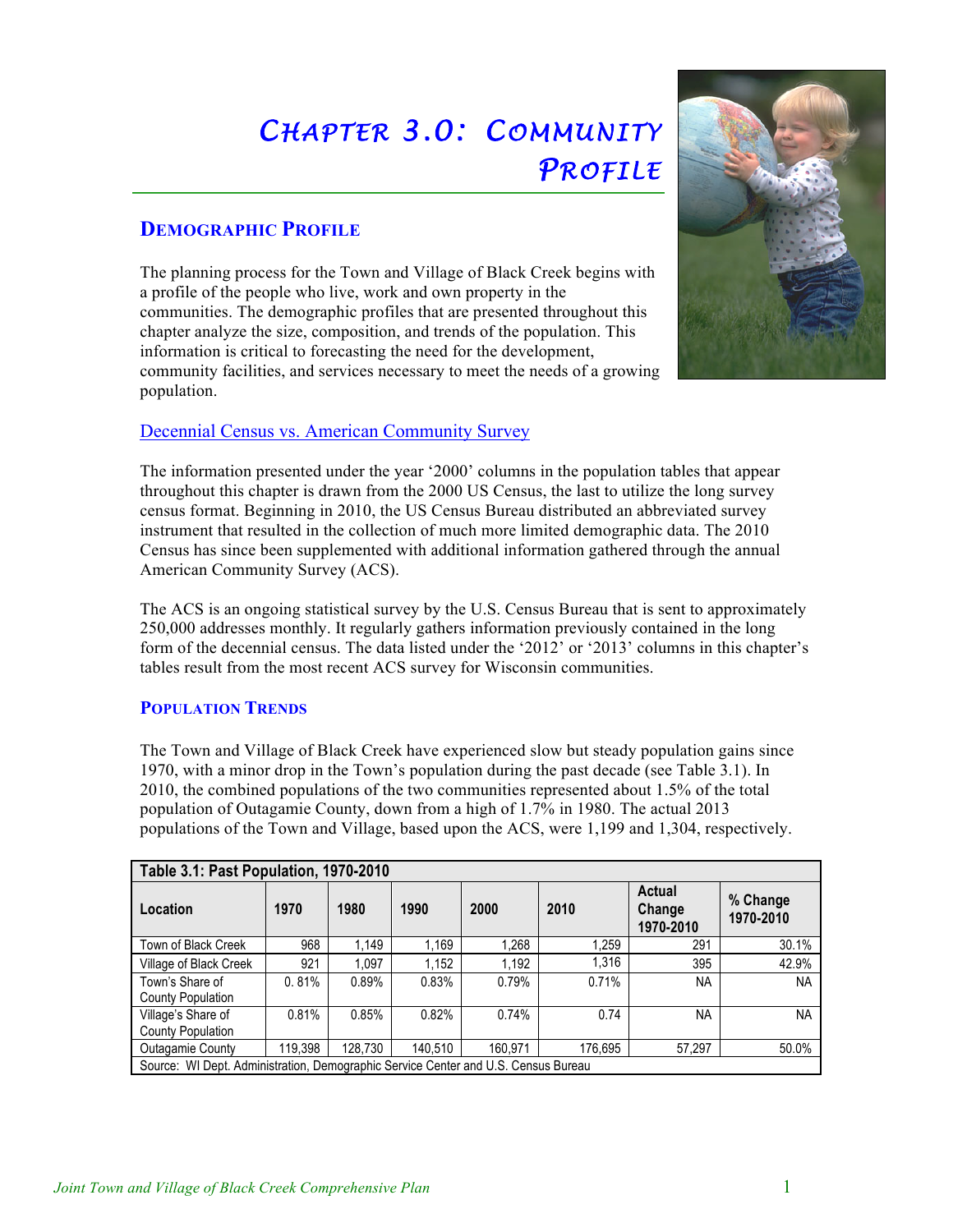| Table 3.2: Population Projections, 2010-2040          |                            |                                 |                   |                                        |  |  |  |
|-------------------------------------------------------|----------------------------|---------------------------------|-------------------|----------------------------------------|--|--|--|
|                                                       | <b>Town of Black Creek</b> |                                 |                   | <b>Village of Black Creek</b>          |  |  |  |
| Year                                                  | <b>Population</b>          | <b>Persons Per</b><br>Household | <b>Population</b> | <b>Persons Per</b><br><b>Household</b> |  |  |  |
| 2010                                                  | 1.259                      | 2.68                            | 1,316             | 2.57                                   |  |  |  |
| 2015                                                  | 1,250                      | 2.62                            | 1,325             | 2.50                                   |  |  |  |
| 2020                                                  | 1.280                      | 2.58                            | 1.385             | 2.46                                   |  |  |  |
| 2025                                                  | 1.300                      | 2.54                            | 1,435             | 2.43                                   |  |  |  |
| 2030                                                  | 1.310                      | 2.51                            | 1,480             | 2.40                                   |  |  |  |
| 2035                                                  | 1.300                      | 2.48                            | 1.500             | 2.37                                   |  |  |  |
| 2040                                                  | 1.275                      | 2.45                            | 1,495             | 2.34                                   |  |  |  |
| <b>Actual Change</b><br>2010-2040                     | 16                         | 0.23                            | 179               | 0.23                                   |  |  |  |
| Source: Wisconsin Department of Administration, 2014. |                            |                                 |                   |                                        |  |  |  |

Table 3.2 presents the projected population of each community through the year 2040. Population projections are developed by the Wisconsin Department of Administration Demographic Services Center (WDOA) and are based upon algorithms that consider past changes in population along with other county, state, and regional demographic and economic trends. WDOA projections tend to be conservative, with the majority of Wisconsin's communities exceeding projected growth rates. In 2010, the Town and Village had 2.68 and 2.57 persons per household, respectively. This compares with 2.54 for Outagamie County and 2.50 for Wisconsin.

The information presented in Table 3.2 anticipates a steadily growing population for the Town and Village during the next 15-20 years followed by a decline. However, it is important to note that the accuracy of population projections tend to decline over time.

## The Pros and Cons of Growth

Some residents may view growth and development as necessary and beneficial while others see them as threats to the "small town" character of the communities. Finding a balance between the 'preservationists' and 'pro-growth' advocates is a crucial component of every planning process.

An increasing population can have both positive and negative effects upon a community. Benefits may include an expanded tax base, additional consumer spending at local businesses, employment opportunities related to new home construction, and additional students in local school districts (with resulting increases in state and federal funding). Potential challenges may consist of strains on the current housing supply, increased costs of services (i.e., increased taxes), harmful effects to the natural environment resulting from unplanned or misguided development, and the loss of agricultural lands, among others. Population increases may change the culture of a community, in ways positive or negative depending upon how and where such growth occurs.

A primary purpose of this planning effort is to develop a community-supported strategy for addressing the challenges present today and those that must be faced during the next two decades.

#### **POPULATION CHARACTERISTICS**

The percentage of females to males was 47.9% to 52.1% in the Town and 50.1% to 49.9% in the Village as of the 2010 Census. Ninety-seven percent of Town residents identified themselves as white, with 96% of Village residents doing so. A detailed breakdown by race for each community is presented below.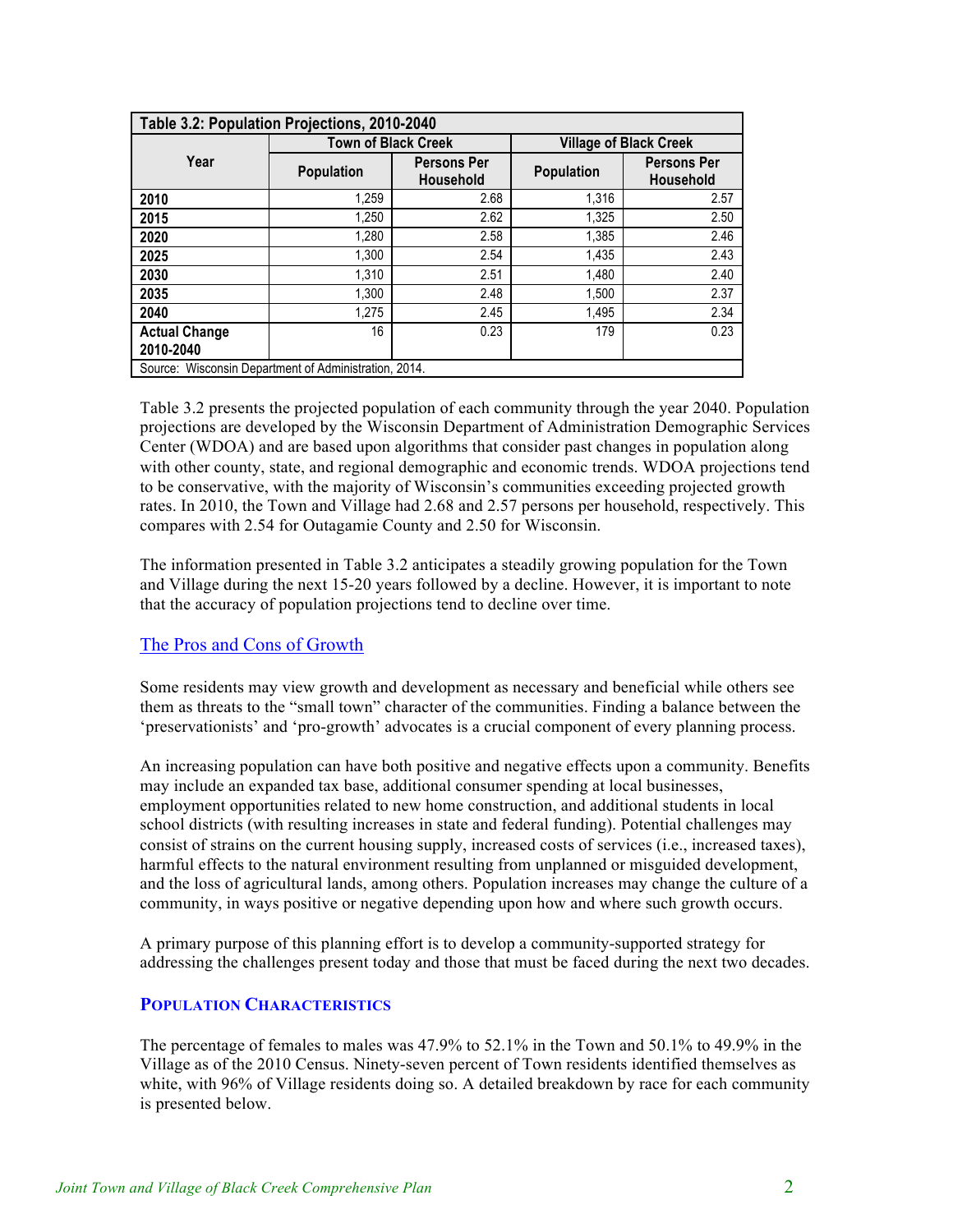# Town of Black Creek

| <b>Stated Race</b>                  | Number | Percent |
|-------------------------------------|--------|---------|
|                                     |        |         |
| White (non Hispanic)                | 1,215  | 96.5%   |
| White (Hispanic)                    | 5      | $0.4\%$ |
| African American                    | 2      | $0.2\%$ |
| Asian                               | 7      | $0.6\%$ |
| American Indian or Alaska Native    | 7      | $0.6\%$ |
| Native Hawaiian or Pacific Islander | 0      |         |
| Other                               |        | $0.1\%$ |
| Identified by two or more           | フフ     | 17%     |

# Village of Black Creek

| <b>Stated Race</b>                  | Number         | Percent |
|-------------------------------------|----------------|---------|
|                                     |                |         |
| White (non Hispanic)                | 1,236          | 93.9%   |
| White (Hispanic)                    | 28             | 2.1%    |
| African American                    | 0              |         |
| Asian                               | $\mathfrak{D}$ | $0.2\%$ |
| American Indian or Alaska Native    | 19             | 1.4%    |
| Native Hawaiian or Pacific Islander | 0              |         |
| Other                               | 10             | $0.8\%$ |
| Identified by two or more           | 21             | $1.6\%$ |

# Figure 3.1a: Town of Black Creek – Population by Age Groups, 2000-2012

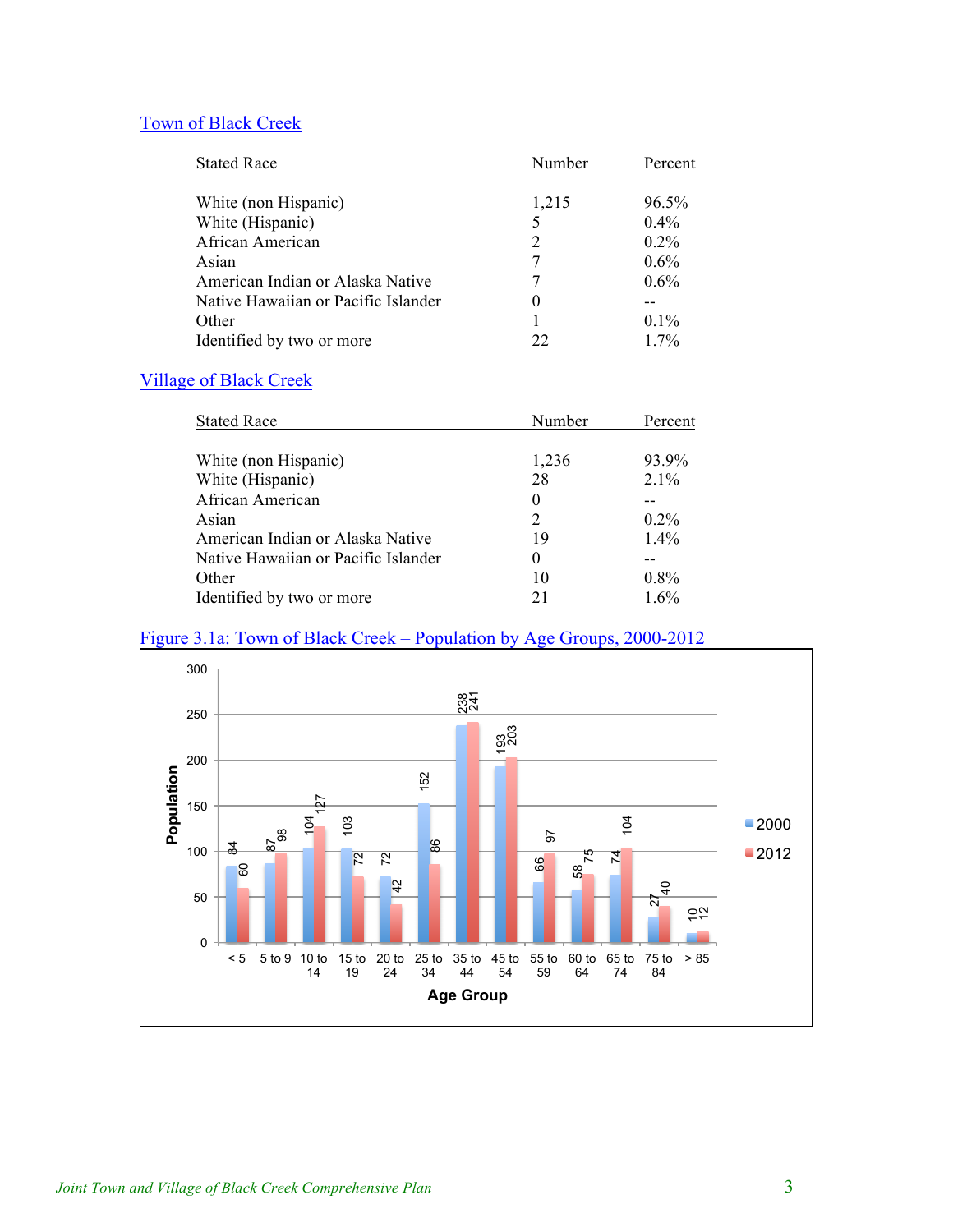

Figure 3.1b: Village of Black Creek – Population by Age Groups, 2000-2012



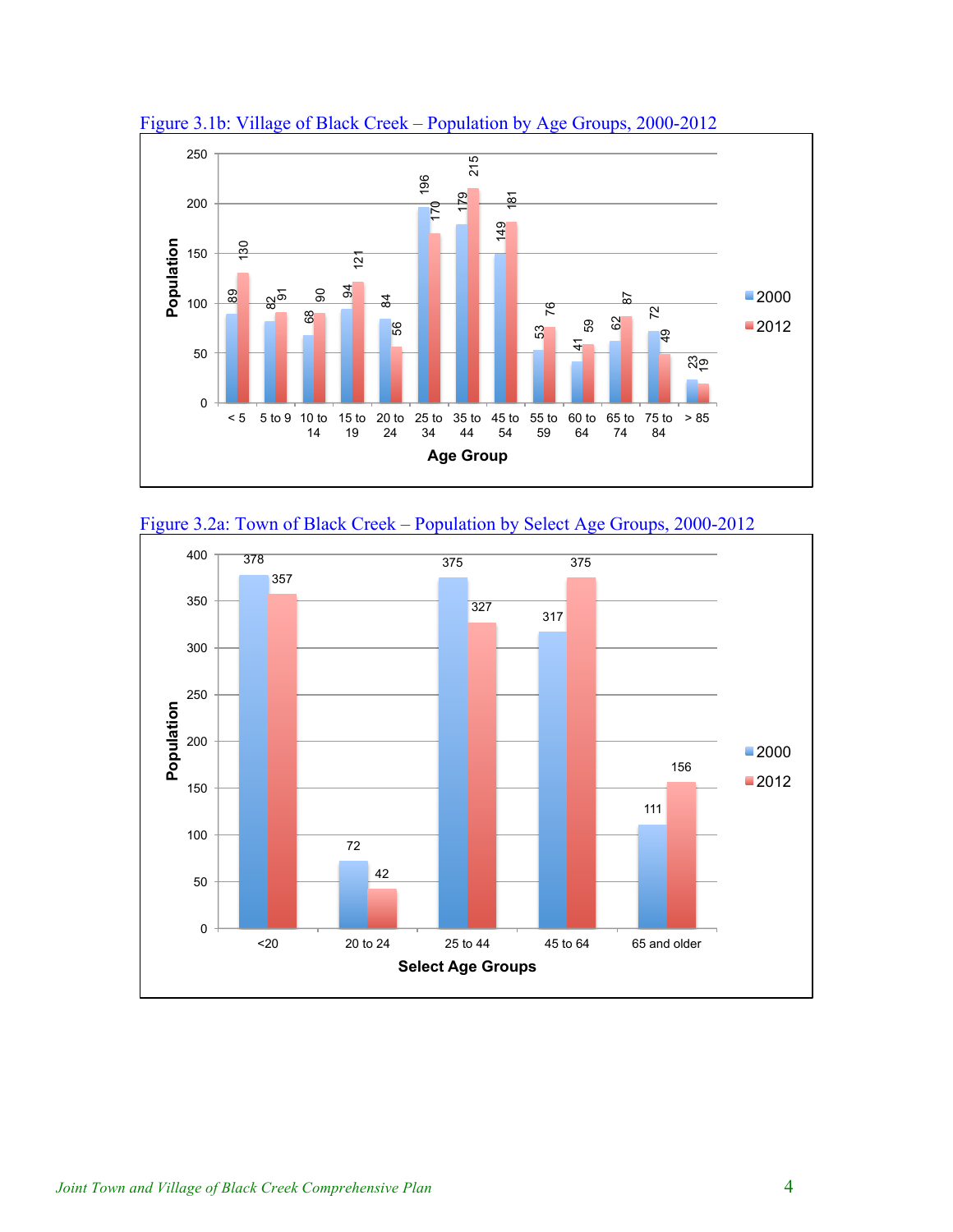

Figure 3.2b: Village of Black Creek – Population by Select Age Groups, 2000-2012

Figures 3.1a and 3.1b compare the population by census age group in the Town and Village for the years 2000 and 2012. Figures 3.2a and 3.2b present the same information combined into a select set of age groups beneficial for community planning:

- $\sim$  <20 School aged children and young adults; residents dependent upon others for lodging, food, education, and most other needs; community needs include schools, play apparatus and sports fields/courts, safe pedestrian and bicycle facilities.
- ! 20 to 24 Post high school young adults; job and career training (college, trades, military, etc.); somewhat dependent upon others for some needs; community needs include affordable housing, part- and full-time employment opportunities, multi-modal transportation systems, entertainment, coffee shops, high-speed/broadband internet access.
- ! 24 to 44 Established adults; prime earning and spending years; traditional child-raising years; community needs include diversity in housing choices, safety, healthcare, dining alternatives, diverse retail, childcare services, career opportunities, banking and insurance.
- ! 45 to 64 Mature adults; often "empty nesters"; community needs are similar to the 24 to 44 group with less emphasis on programs, facilities, and services for youth.
- ! 65 and older Retirement-age; decreased earning; community needs include healthcare, multi-modal transportation opportunities, recreation, senior housing options.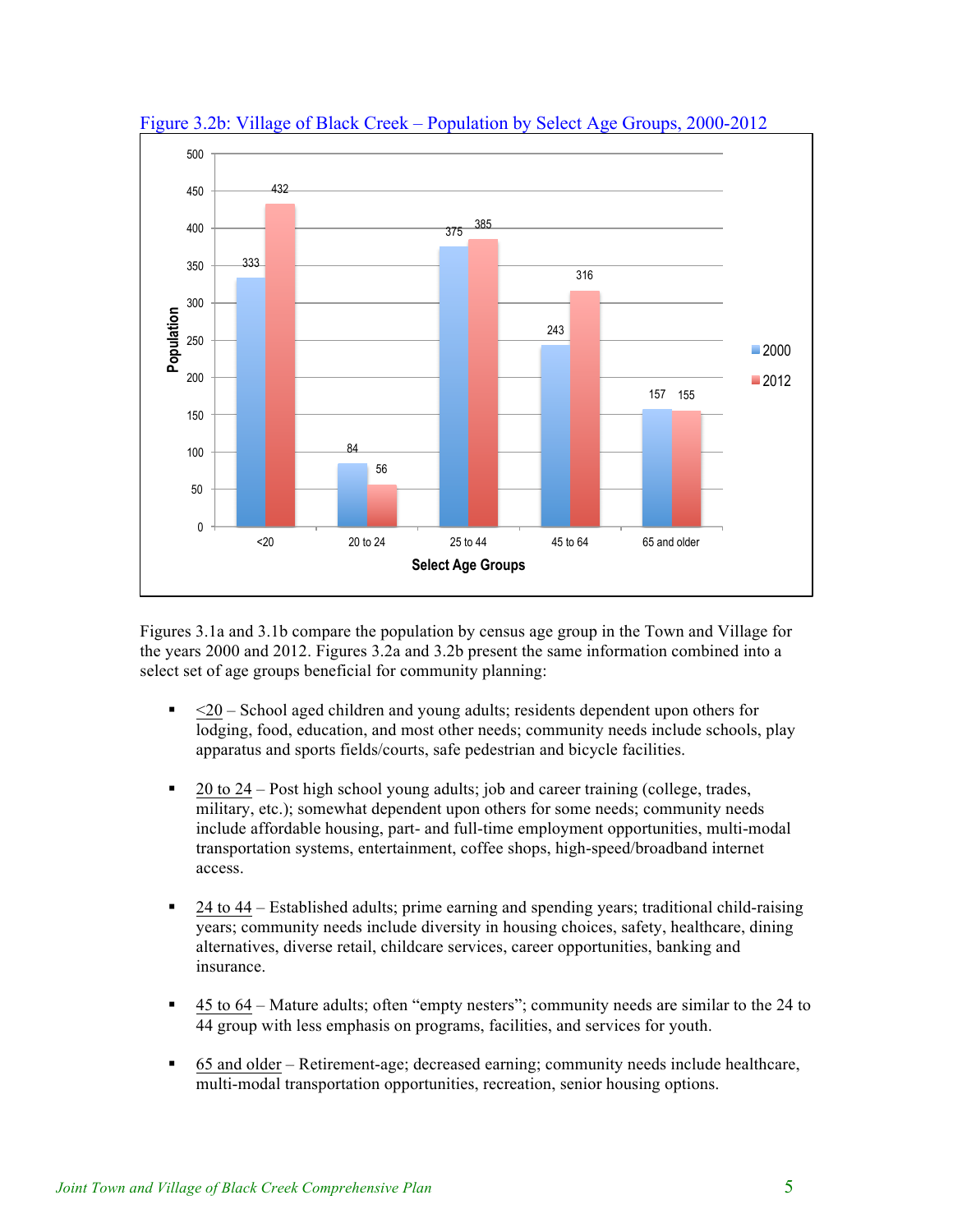## **HOUSEHOLD TRENDS**

National, regional, and state trends have all shifted toward an increase in the number of households with a corresponding decrease in the average number of persons per household. The main reasons for decreases in household size include:

- ! A decrease in birth rate
- ! People waiting longer to get married
- An increased divorce rate
- ! An increase in the average life span (resulting in more elderly people living either alone or with a family member).

The number of persons per household in each community is decreasing (see Table 2). This is significant since a decrease in household size means that more housing units will be needed to support the population even if the overall population were to remain the same. While the populations of the town and Village during the next twenty years are projected to increase by 3.2% and 14%, respectively, the number of total households is projected to increase from 469 to 525 (11.9%) in the Town and 513 to 634 (24.0%) in the Village. Additional information related to total housing units, particularly with respect to those added since the last ACS survey, are presented in Chapter 4: Housing.

### **EDUCATIONAL ATTAINMENT**

The level of educational attainment in a community serves as a good indicator of the quality of life. Generally, a high level of educational attainment reflects a skilled population with higher earnings potential. It also allows a community to more effectively compete for the most soughtafter industries, including technology and healthcare, among others.

Figures 3.3a and 3.3B on the following page provide a comparison of educational attainment in the Town and Village of Black Creek. Each column represents the percentage of the community that has reached its highest level of educational attainment within a given category for the years 2000 and 2012. For example, the educational attainment for 51.9% of the residents of the Town older than the age of 25 climaxed at a high school diploma (or its equivalency), whereas 91.8% of achieved *at least* a high school diploma.

As the charts demonstrate, both communities are becoming more highly educated. The percentage of residents with a 2-year, 4-year, or graduate degree each rose between 2000 and 2012, while the percentage of those without a high school diploma fell from 13.3% to 8.4% in the Town and 17.1% to 9.1% in the Village.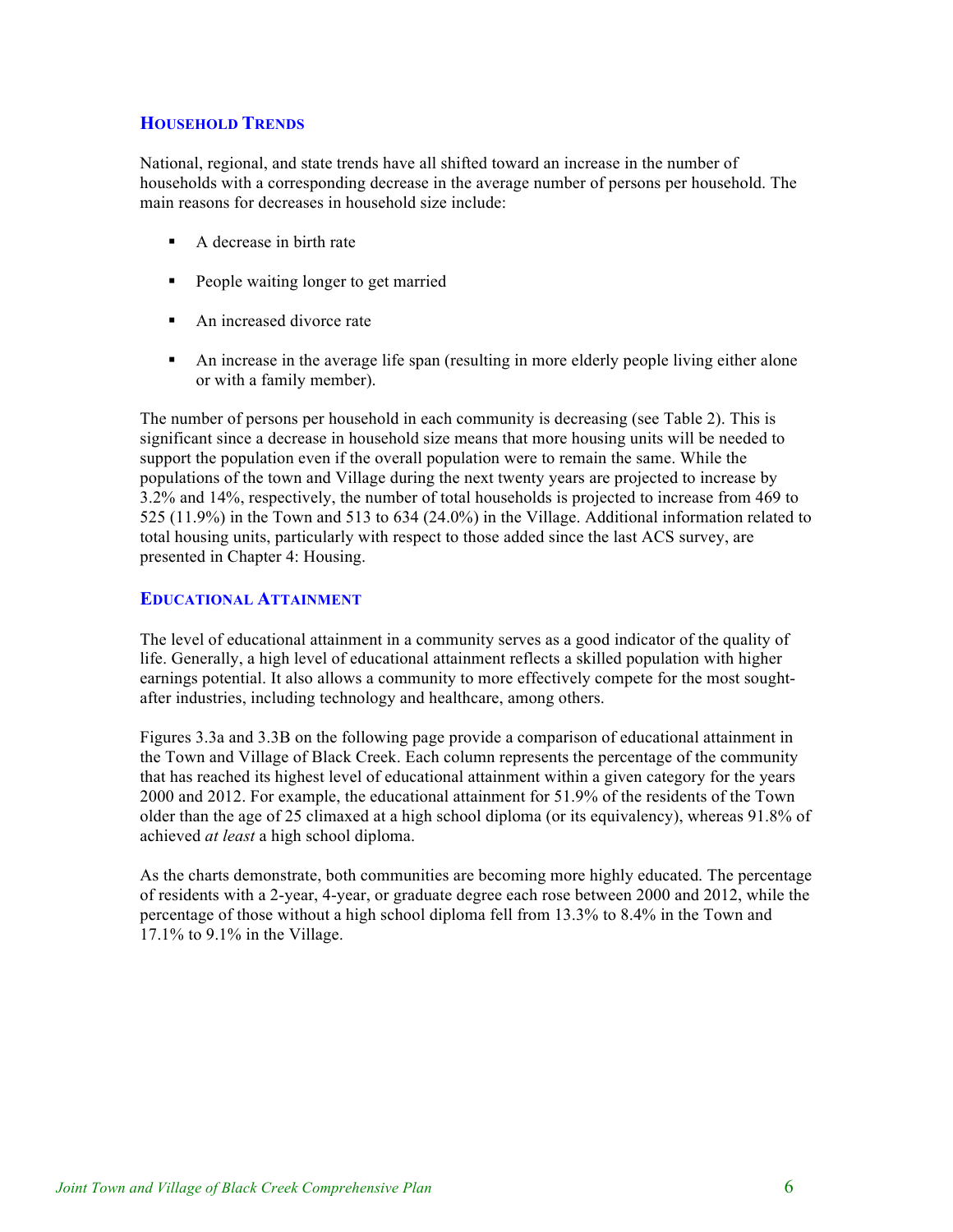

Figure 3.3a: Town of Black Creek – Educational Attainment for Percentage of Population Age 25 Years and Older, 2000-2012



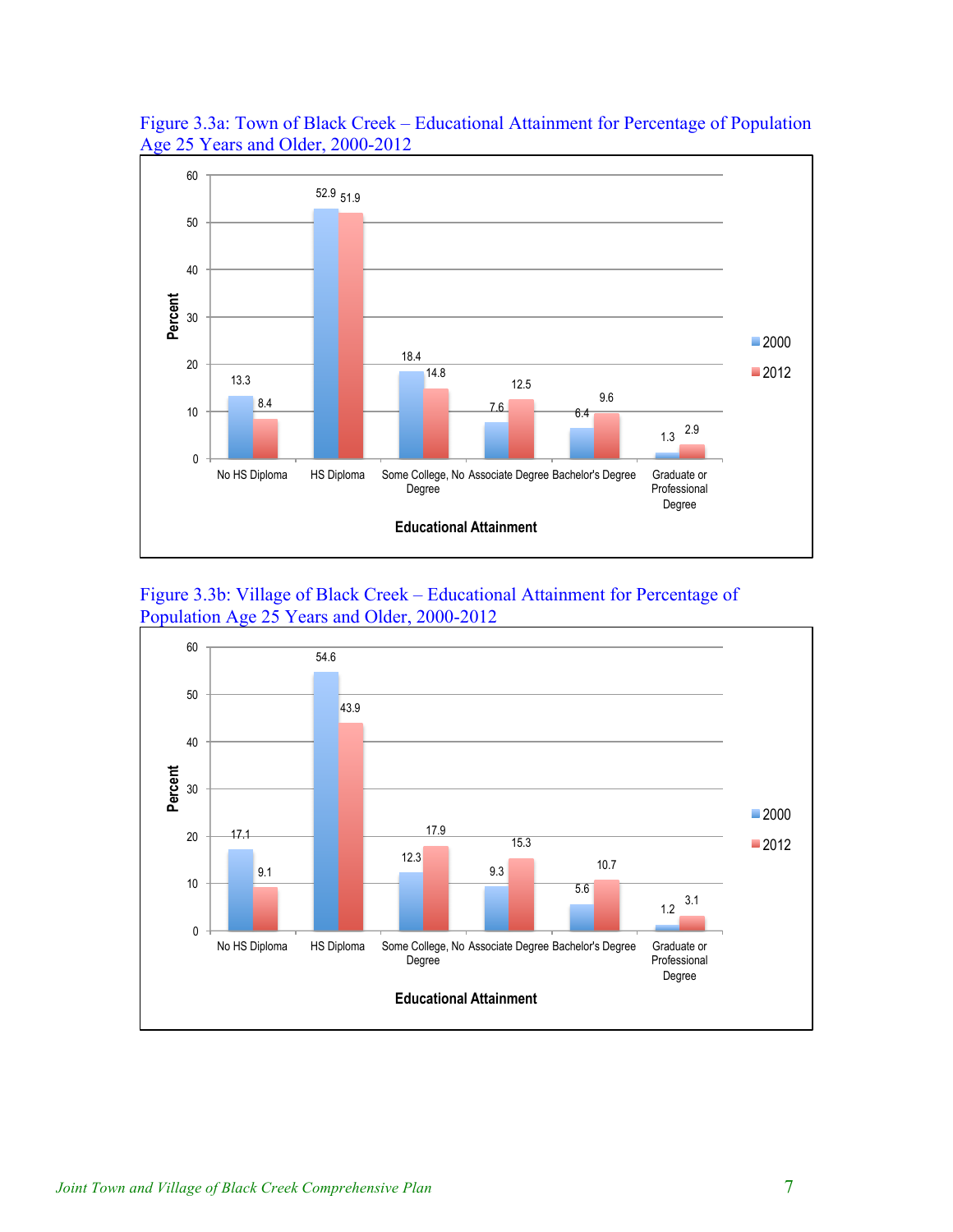# **ECONOMIC PROFILE**

This section of the chapter profiles the local economic environment by presenting data and examining factors related to income, poverty rate, and employment. Economic conditions have a direct impact on the supply, demand, and costs of housing, infrastructure, and other services within a community. The information presented below and on the following pages offers a general description of key economic indicators as they exist today. For a more comprehensive look at the economy of the Town and Village please refer to Chapter 8: Economic Development.

### **INCOME**

The three most common categories of income used by demographers and economists to assess municipalities are per

capita, median household, and median family. *Per capita income* is the sum of annual income divided by the total number of residents, including children and other groups of individuals who do not actually earn income. *Median household income* is the middle point of household incomes reported in a community (households include families, married couple households, and individual households). *Median family income* is the middle income reported by families.

| Table 3.3: Income Comparison, 2000-2013                              |          |                                                               |          |          |                             |          |  |
|----------------------------------------------------------------------|----------|---------------------------------------------------------------|----------|----------|-----------------------------|----------|--|
|                                                                      |          | Per Capita Income<br><b>Median Household</b><br><b>Income</b> |          |          | <b>Median Family Income</b> |          |  |
|                                                                      | 2000     | 2013                                                          | 2000     | 2013     | 2000                        | 2013     |  |
| Town of Black Creek                                                  | \$20.481 | \$24.787                                                      | \$53.472 | \$60.556 | \$59.196                    | \$62,344 |  |
| Village of Black Creek                                               | \$18,226 | \$19,823                                                      | \$42,946 | \$48,472 | \$49,896                    | \$55,078 |  |
| <b>Outagamie County</b>                                              | \$21.943 | \$27.396                                                      | \$49.613 | \$56.433 | \$57.464                    | \$71,327 |  |
| Wisconsin                                                            | \$21.271 | \$27.448                                                      | \$43.791 | \$51.467 | \$52,911                    | \$65,618 |  |
| Source: 2000 U.S. Census; US Census American Community Survey, 2012. |          |                                                               |          |          |                             |          |  |

Median household income (MHI) is the most widely used local income indicator. In contract to per capita income, MHI accounts for the total income earned within occupied housing units in a community. Unlike median family income, the residents of the household do not have to be related to the head of the household for their earnings to be considered part of the household's income. The MHI for the Town of Black Creek exceeded that of Outagamie County and the State of Wisconsin in both 2000 and 2013. MHI for the Village during both years were slightly below the County average

## **POVERTY STATUS**

Each year, the US Department of Health & Human Services (HHS) sets poverty guidelines for the nation (see Table 3.4 on the following page). The formula used to create the guidelines was originally developed in the early 1960s. It took the US Department of Agriculture's economy food plan for families of three or more persons and multiplied the costs by a factor of three. Different procedures were used to calculate thresholds for one and two-person households in order to allow for the relatively larger fixed costs that small family units face. Since its original

#### **Median vs. Mean Income**

Census data related to income is reported as a median figure. This represents the middle point of all incomes reported. It is not the same as a mean (or average) income. For example, if four people reported their income at \$30,000 and one person reported their income at \$100,000, the median income would be \$30,000. In the same scenario, the mean income would be \$44,000, which does not accurately depict where the majority (i.e. four people versus only one) reported their income.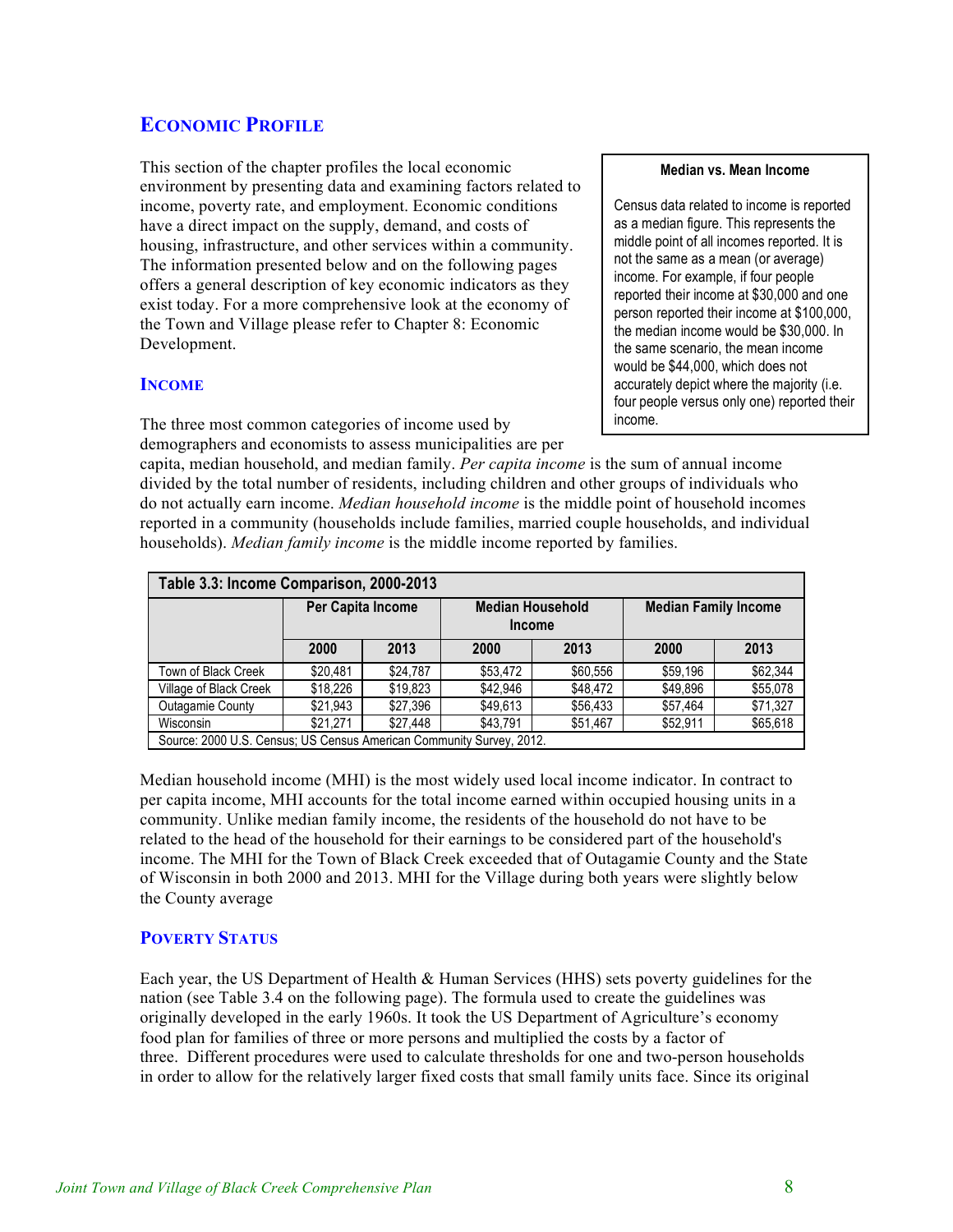creation, the HHS prepares annual poverty guidelines based upon the previous year and updated for price changes using the Consumer Price Index.<sup>1</sup>

## Town of Black Creek

In 2000, 5.9% of families and 6.1% of individuals in the Town failed to breach the poverty guideline as defined by HHS. By the 2013 American Community Survey, those numbers had decreased to 4.4% for families but increased to 8.1% for individuals. Poverty levels in the Town of Black Creek as of 2013 include:

| Category                                      | Percent  |
|-----------------------------------------------|----------|
| All families                                  | $4.4\%$  |
| Families with related children under 18 years | $7.4\%$  |
| All people                                    | $8.1\%$  |
| Under 18 years                                | $16.0\%$ |
| 18 years to 64 years                          | $5.0\%$  |
| 64 years and older                            | $7.3\%$  |

**Table 3.4: Poverty Guidelines for the 48 Contiguous States and the District of Columbia, 2014 Persons in Family / Household Poverty Guideline** 1 \$11,670 2 \$15,730<br>3 \$19,790 3 \$19,790 4 \$23,850  $\frac{$27,910}{6}$ 6 \$31,970 7 \$36,030 8 \$40,090 For families/households with more than 8 persons, add \$4,060 for each additional person. Source: US Department of Health & Human Services, 2014.

### Village of Black Creek

In 2000, 5.2% of families and 7.1% of individuals in the Village failed to breach the poverty guideline as defined by HHS. By the 2013 American Community Survey, those numbers had increased to 9.4% for families and 13.2% for individuals. Poverty levels in the Village of Black Creek as of 2013 include:

| Category                                      | Percent  |
|-----------------------------------------------|----------|
|                                               |          |
| All families                                  | $9.4\%$  |
| Families with related children under 18 years | $16.2\%$ |
| All people                                    | 13.2%    |
| Under 18 years                                | 18.2%    |
| 18 years to 64 years                          | 10.9%    |
| 64 years and older                            | 11.7%    |

#### Outagamie County and State of Wisconsin

| Category                                      | County Percent | <b>State Percent</b> |
|-----------------------------------------------|----------------|----------------------|
| All families                                  | 5.8%           | 8.8%                 |
| Families with related children under 18 years | $9.2\%$        | 15.1%                |
| All people                                    | $8.7\%$        | 13.0%                |
| Under 18 years                                | 11.1%          | 18.1%                |
| 18 years to 64 years                          | $8.0\%$        | 12.3%                |
| 64 years and older                            | $7.7\%$        | 7.8%                 |

<sup>1</sup> Source: US Department of Health & Human Services, http://aspe.hhs.gov/poverty/index.cfm, 2014.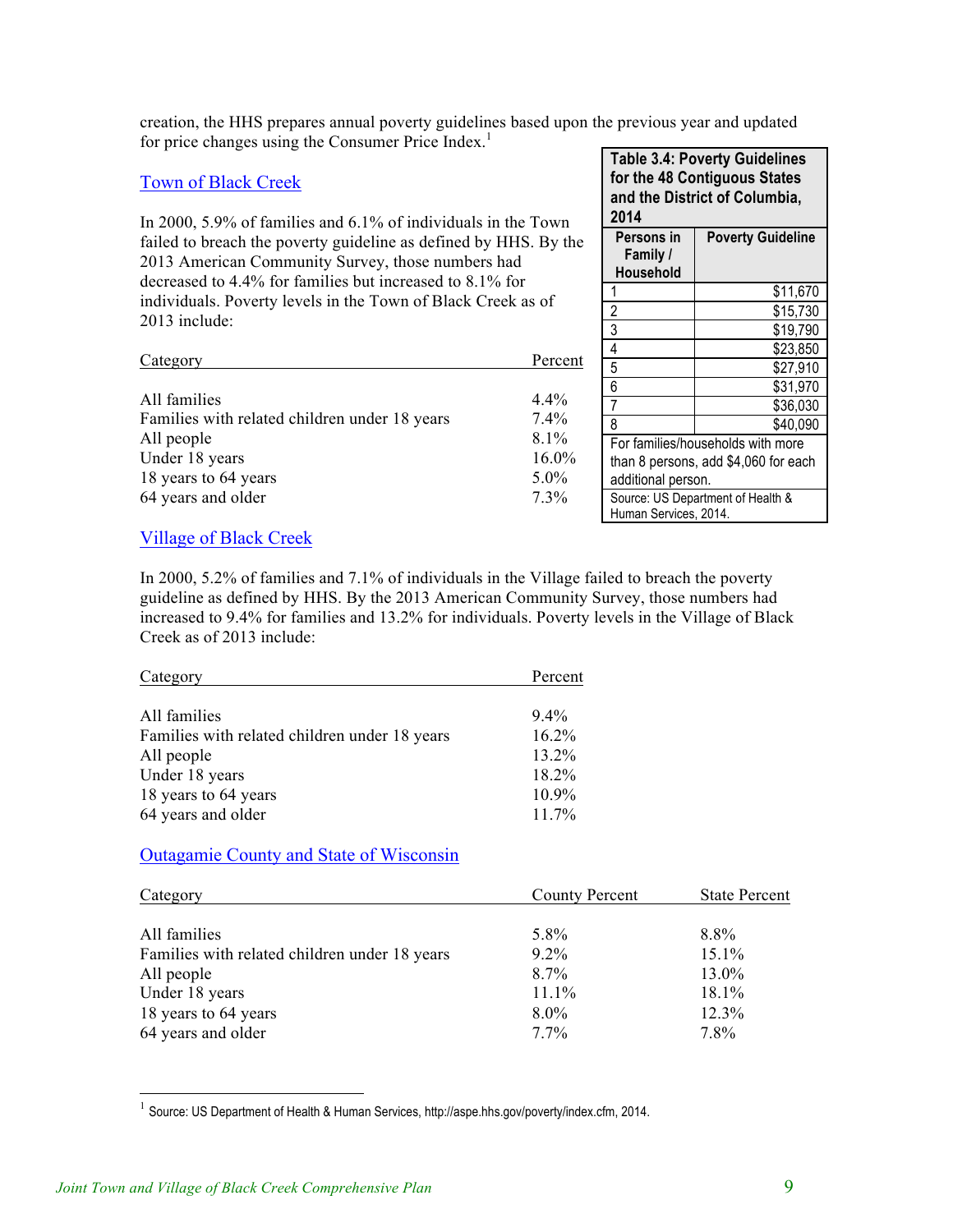## **LABOR FORCE**

Table 3.5 presents the rate of employment and unemployment in Outagamie County from 2006 through 2013. In October 2013, the unemployment rate in Outagamie County was 6.4%, a 1.8% increase from 2006 but a decrease of 2.1% in the midst of the Great Recession. As of 2013, 90,571 residents of Outagamie County were employed out of a labor force of 96,713. This represents a *participation rate* of 93.7%. The participation rate indicates the number of people within the labor force who are actively employed (see Definitions at right).

Participation rates are the result of both economic and demographic conditions of an area. Job growth in Outagamie County during the past twenty years has consistently resulted in lower levels of unemployment than those found in the U.S. or Wisconsin. The high participation rate in the County indicates a diverse mix of employment opportunities and a population willing to work at those industries located in the county.

#### **Definitions**

*Labor Force:* The labor force is the sum of employed and unemployed persons who are 16 years of age and older and who are willing and actively seeking work. Institutionalized populations are not included in the labor force.

*Unemployment:* The actual unemployment rate is calculated by dividing the sum of the Labor Force by the total number of unemployed. The unemployment rate does not count those who have stopped looking for work.

| Table 3.5: Civilian Labor Force Data for Outagamie County, 2006-2013                 |                                                                                                    |        |        |        |        |        |        |        |
|--------------------------------------------------------------------------------------|----------------------------------------------------------------------------------------------------|--------|--------|--------|--------|--------|--------|--------|
| 2011<br>2012<br>2013<br>2008<br>2007<br>2006<br>2009<br>2010                         |                                                                                                    |        |        |        |        |        |        |        |
| Labor Force                                                                          | 96.534                                                                                             | 97.447 | 97,845 | 99.894 | 97,605 | 96.726 | 96,308 | 96,713 |
| Employed                                                                             | 92.093                                                                                             | 93,031 | 93,335 | 91.441 | 89,643 | 89,846 | 90.001 | 90,571 |
| Unemployed                                                                           | 4.441                                                                                              | 4.416  | 4.510  | 8.453  | 7,962  | 6.880  | 6.307  | 6.142  |
| 6.4%<br>8.2%<br>8.5%<br>6.5%<br>4.5%<br>4.6%<br>4.6%<br>7.1%<br>Unemployment<br>Rate |                                                                                                    |        |        |        |        |        |        |        |
|                                                                                      | Source: WI DWD, Bureau of Workforce Information. Local Area Unemployment Statistics Program, 2014. |        |        |        |        |        |        |        |

## **EMPLOYMENT BY INDUSTRY SECTOR**

| Table 3.6a: Employment by Industry Sector in the Town of Black Creek, 2000 and 2012 |               |                |               |                |                   |                |
|-------------------------------------------------------------------------------------|---------------|----------------|---------------|----------------|-------------------|----------------|
| <b>Sector</b>                                                                       |               | 2000           |               | 2012           | Change, 2000-2012 |                |
|                                                                                     | <b>Number</b> | <b>Percent</b> | <b>Number</b> | <b>Percent</b> | Number            | <b>Percent</b> |
| Manufacturing                                                                       | 226           | 31.4%          | 217           | 28.0%          | -9                | $-4.0%$        |
| Construction                                                                        | 85            | 11.8%          | 32            | 4.1%           | -53               | $-62.4%$       |
| Educational services, health care, and social                                       | 81            | 11.3%          | 130           | 16.8%          | 49                | 60.5%          |
| assistance                                                                          |               |                |               |                |                   |                |
| Agriculture, forestry, fishing and hunting, mining                                  | 64            | 8.9%           | 106           | 13.7%          | 41                | 65.6%          |
| Retail trade                                                                        | 60            | 8.3%           | 54            | 7.0%           | -6                | $-10.0\%$      |
| Finance, insurance, and real estate                                                 | 42            | 5.8%           | 28            | 3.6%           | -14               | $-33.3%$       |
| Transportation, warehousing, and utilities                                          | 36            | 5.0%           | 61            | 7.9%           | 25                | 69.4%          |
| Other service, accept public administration                                         | 33            | 4.6%           | 44            | 5.7%           | 11                | 33.3%          |
| Professional, scientific, and management                                            | 32            | 4.4%           | 37            | 4.8%           | 5                 | 15.6%          |
| Arts, entertainment, and recreation                                                 | 28            | $3.9\%$        | 51            | 6.6%           | 23                | 82.1%          |
| Wholesale trade                                                                     | 19            | 2.6%           | 5             | $0.6\%$        | $-14$             | $-73.7%$       |
| Public administration                                                               | 10            | 1.4%           | 11            | 1.4%           |                   | 10.0%          |
| Information                                                                         | 4             | 0.6%           | 0             | --             | -4                | $-100\%$       |
| Source: US Census Bureau, 2000; US Census Bureau-American Community Survey, 2013    |               |                |               |                |                   |                |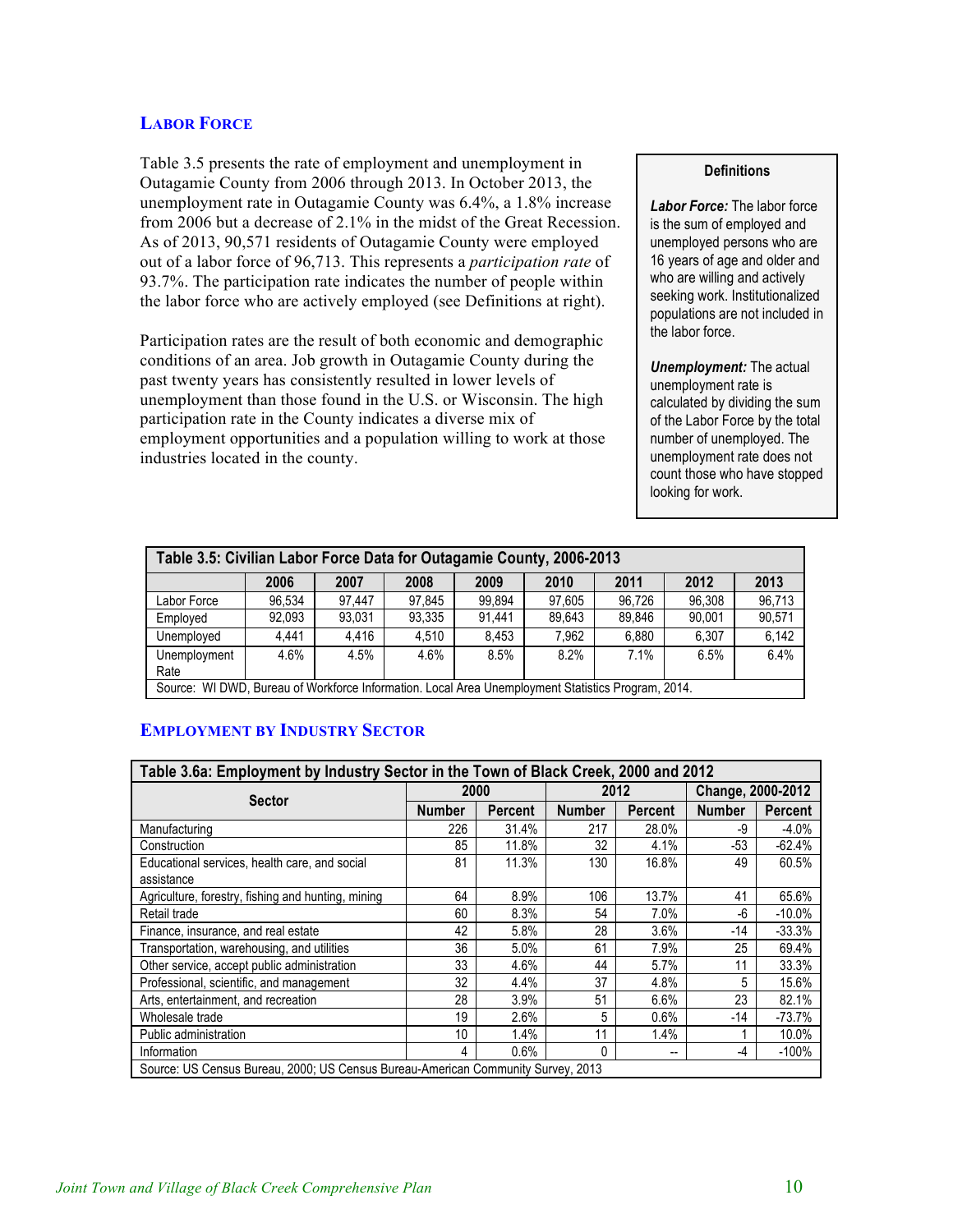| Table 3.6b: Employment by Industry Sector in the Village of Black Creek, 2000 and 2012 |               |                |               |         |                   |                |
|----------------------------------------------------------------------------------------|---------------|----------------|---------------|---------|-------------------|----------------|
| <b>Sector</b>                                                                          | 2000          |                | 2012          |         | Change, 2000-2012 |                |
|                                                                                        | <b>Number</b> | <b>Percent</b> | <b>Number</b> | Percent | <b>Number</b>     | <b>Percent</b> |
| Manufacturing                                                                          | 206           | 31.5%          | 139           | 23.8%   | $-67$             | $-32.5%$       |
| Educational services, health care, and social                                          | 77            | 11.8%          | 95            | 16.3%   | 18                | 23.4%          |
| assistance                                                                             |               |                |               |         |                   |                |
| Retail trade                                                                           | 73            | 11.2%          | 74            | 12.7%   |                   | 1.4%           |
| Construction                                                                           | 70            | 10.7%          | 68            | 11.6%   | $-2$              | $-2.9%$        |
| Finance, insurance, and real estate                                                    | 41            | 6.3%           | 15            | 2.6%    | $-26$             | $-63.4%$       |
| Transportation, warehousing, and utilities                                             | 41            | 6.3%           | 38            | 6.5%    | $-3$              | $-7.3%$        |
| Arts, entertainment, and recreation                                                    | 30            | 4.6%           | 33            | 5.7%    | 3                 | 10.0%          |
| Professional, scientific, and management                                               | 30            | 4.6%           | 56            | 9.6%    | 26                | 86.7%          |
| Other service, accept public administration                                            | 23            | 3.5%           | 27            | 4.6%    | 4                 | 17.4%          |
| Wholesale trade                                                                        | 21            | 3.2%           | 15            | 2.6%    | -6                | $-28.6\%$      |
| Public administration                                                                  | 18            | 2.8%           | 10            | $1.7\%$ | -8                | $-44.4%$       |
| Information                                                                            | 14            | 2.1%           | 6             | 1.0%    | -8                | $-57.1%$       |
| Agriculture, forestry, fishing and hunting, mining                                     | 10            | 1.5%           | 8             | 1.4%    | $-2$              | $-20.0%$       |
| Source: US Census Bureau, 2000; US Census Bureau-American Community Survey, 2013       |               |                |               |         |                   |                |

Table 3.6a and Table 3.6b present a comparison of employment within industry sectors for the Town and Village in 2000 and 2012. Manufacturing remains the largest employer of residents for both communities; however, the sector employs seventy-six fewer people than it did in 2000. As of 2012, Education/Healthcare/Social Services is the second highest sector employing a combined 225 people. After Manufacturing, the greatest declines occurred within the Construction (-53), Finance/Insurance/Real Estate (-40), and Wholesale Trade (-20) sectors.

## Top Four Sectors – Growth in Population Employed, 2000-2012

#### Town of Black Creek

- +49 Educational services, health care, and social assistance
- +41 Agriculture, forestry, fishing and hunting, mining
- +25 Transportation, warehousing, and utilities
- +23 Arts, entertainment, and recreation

#### Village of Black Creek

- +26 Professional, scientific, and management
- +18 Educational services, health care, and social assistance
- +4 Other service, accept public administration
- +3 Arts, entertainment, and recreation

# Top Four Sectors – Decline in Population Employed, 2000-2012

#### Town of Black Creek

- -53 Construction
- -14 Finance, insurance, and real estate
- -14 Wholesale trade
- -9 Manufacturing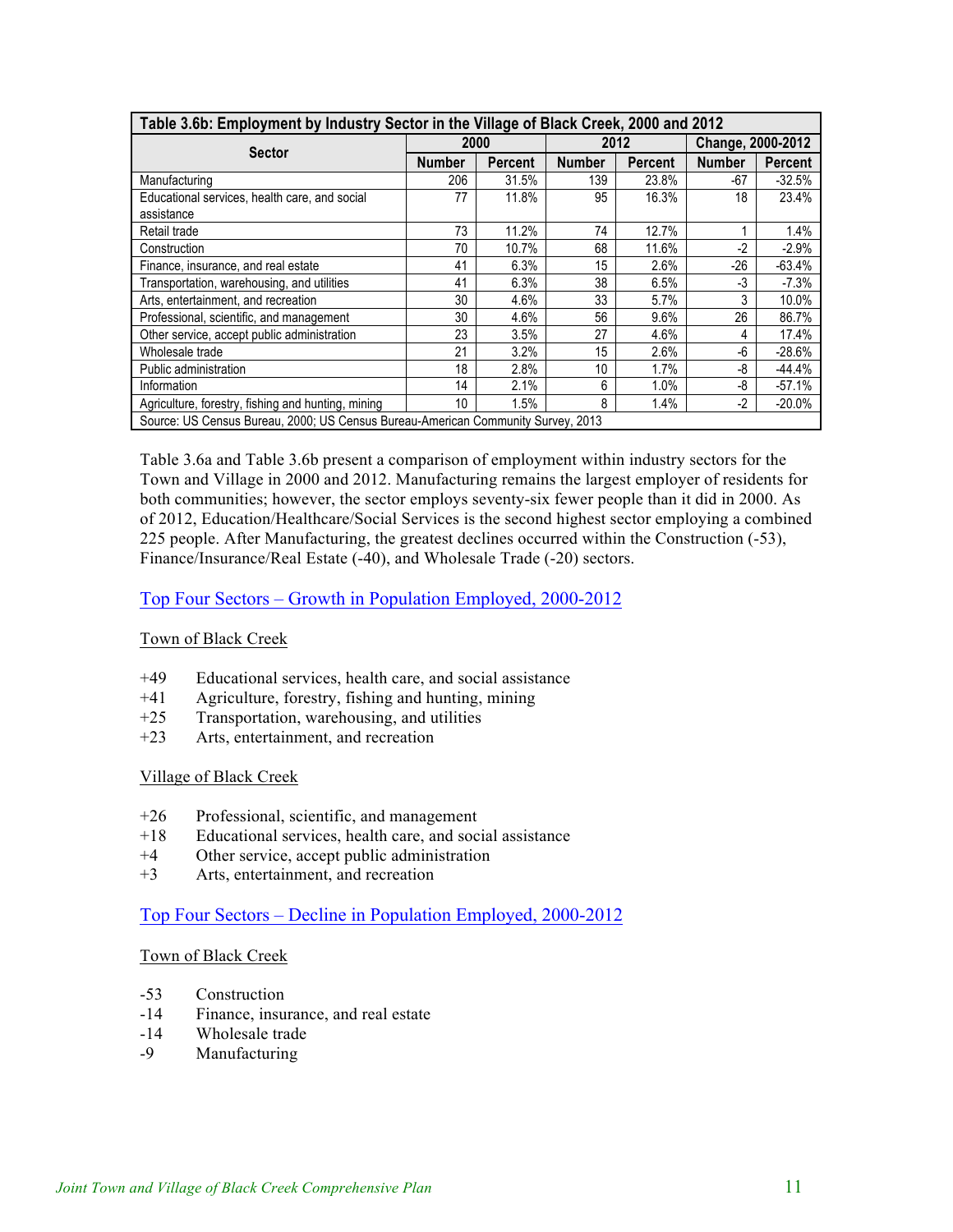#### Village of Black Creek

- -67 Manufacturing
- -26 Finance, insurance, and real estate
- -8 Information
- -8 Public administration

Table 3.7 compares the average annual wage by industry sector for Outagamie County and the State of Wisconsin. The sectors experiencing the greatest declines between 2000 and 2012 in the Town and Village of Black Creek are among those that provide the highest annual wage (manufacturing, construction, and finance). Table 3.8 lists the top ten employers in Outagamie County as of 2013.

| Table 3.7: Average Annual Wage by Industry Sector in Outagamie County and the<br>State of Wisconsin, 2013<br><b>County as</b><br>Outagamie |           |          |                         |  |  |  |  |
|--------------------------------------------------------------------------------------------------------------------------------------------|-----------|----------|-------------------------|--|--|--|--|
| Sector                                                                                                                                     | Wisconsin | County   | Percent of<br>Wisconsin |  |  |  |  |
| All industries                                                                                                                             | \$41,985  | \$40,896 | 97.4%                   |  |  |  |  |
| Natural resources                                                                                                                          | \$33,047  | \$32,938 | 99.7%                   |  |  |  |  |
| Construction                                                                                                                               | \$51,670  | \$55,293 | 107.0%                  |  |  |  |  |
| Manufacturing                                                                                                                              | \$52,413  | \$51,085 | 97.5%                   |  |  |  |  |
| Trade, transportation, & utilities                                                                                                         | \$35,946  | \$33,182 | 92.3%                   |  |  |  |  |
| Information                                                                                                                                | \$56,015  | \$45,595 | 81.4%                   |  |  |  |  |
| <b>Financial activities</b>                                                                                                                | \$58,493  | \$54,112 | 92.5%                   |  |  |  |  |
| Professional & business services                                                                                                           | \$49.451  | \$40.977 | 82.9%                   |  |  |  |  |
| Education & health                                                                                                                         | \$43,781  | \$48,032 | 109.7%                  |  |  |  |  |
| Leisure & other hospitality                                                                                                                | \$15,221  | \$12,598 | 82.8%                   |  |  |  |  |
| Other services                                                                                                                             | \$23,598  | \$21,031 | 89.1%                   |  |  |  |  |
| Public administration                                                                                                                      | \$42.198  | \$42,719 | 101.2%                  |  |  |  |  |
| Source: Wisconsin Department of Workforce Development, Workforce Training, QCEW, June 2013                                                 |           |          |                         |  |  |  |  |

| Table 3.8: Ten Largest Employers by Total Employment in Outagamie County, 2013             |                                         |                                             |                  |
|--------------------------------------------------------------------------------------------|-----------------------------------------|---------------------------------------------|------------------|
| Rank                                                                                       | <b>Employer</b>                         | <b>Service or Product</b>                   | Number of        |
|                                                                                            |                                         |                                             | <b>Employees</b> |
|                                                                                            | West Business Solutions, LLC.           | Telemarketing bureaus                       | 1.000 or more    |
| 2                                                                                          | Thedacare Group                         | General medical and surgical hospitals      | $1.000$ or more  |
| $\mathcal{R}$                                                                              | <b>Thrivent Financial for Lutherans</b> | Direct life insurance carriers              | 1.000 or more    |
| 4                                                                                          | <b>Fox Valley Technical College</b>     | Junior colleges                             | 1,000 or more    |
| $\overline{5}$                                                                             | Faith Technologies, Inc.                | Nonresidential electrical contractors       | 1,000 or more    |
| 6                                                                                          | County of Outagamie                     | Executive and legislative offices, combined | 1.000 or more    |
|                                                                                            | St. Elizabeth Hospital, Inc.            | General medical and surgical hospitals      | $1.000$ or more  |
| 8                                                                                          | Nestle Pizza Services, LLC.             | Frozen specialty food manufacturing         | 1,000 or more    |
| 9                                                                                          | <b>Appleton Papers</b>                  | Nonfolding sanitary food container mfg.     | 1,000 or more    |
| 10                                                                                         | The Boldt Company                       | Commercial building construction            | 500-999          |
| Source: Wisconsin Department of Workforce Development, Workforce Training, QCEW, June 2013 |                                         |                                             |                  |

# **STATE TRENDS<sup>2</sup>**

The Wisconsin economy grew at a moderate pace in 2013 and will gain steam in 2014. The Wisconsin economy, as measured by personal income, grew 3.9% in 2012, just below the 4.2% growth nationwide. Wisconsin personal income should post growth of 2.9% in 2013 and will

 $2$  Text in this section was excerpted from the Wisconsin Department of Revenue, Wisconsin Economic Outlook: Winter 2014.